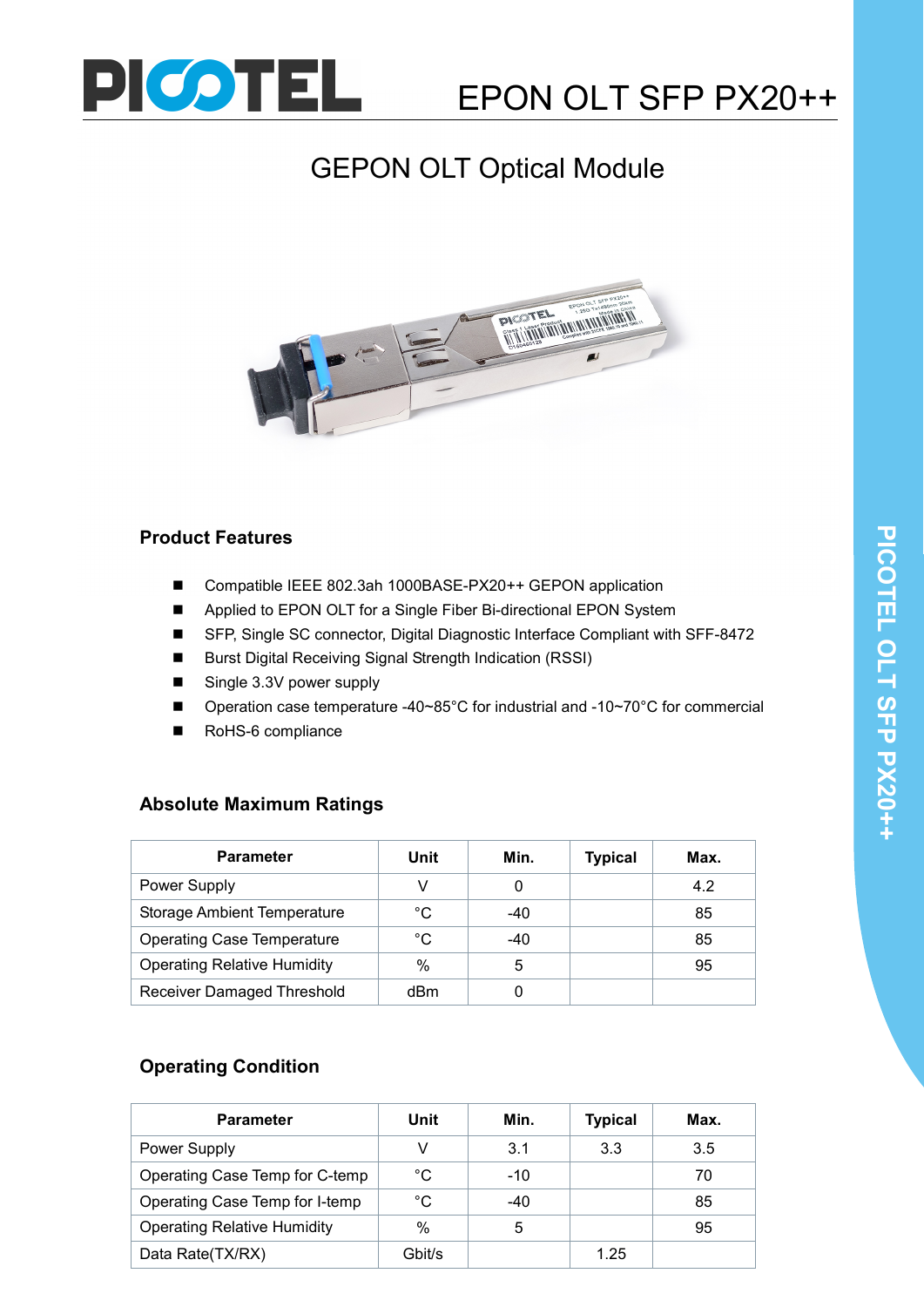

# Optical Characteristics

| <b>Parameter</b>                            | Unit  | Min.                                  | Typ. | Max.   |
|---------------------------------------------|-------|---------------------------------------|------|--------|
| <b>TX Central Wavelength</b>                | nm    | 1480                                  |      | 1500   |
| Spectral Width (-20dB)                      | nm    |                                       |      | 1      |
| <b>SMSR</b>                                 | dB    | 30                                    |      |        |
| <b>Mean Launched Power</b>                  | dBm   | 5                                     |      | 8      |
| Mean Launched Power (TX Off)                | dBm   |                                       |      | $-39$  |
| Extinction Ratio(Note 1)                    | dB    | 9                                     |      |        |
| <b>TX Total Jitter</b>                      | UI    |                                       |      | 0.43   |
| Rise/Fall Time (20%-80%)                    | ps    |                                       |      | 260    |
| $RIN_{15}OMA$                               | dB/Hz |                                       |      | $-115$ |
| <b>Optical Return Loss Tolerance</b>        | dB    |                                       |      | 12     |
| Transmitter<br>dispersion<br>and<br>Penalty | dB    |                                       |      | 2.3    |
| <b>TX Optical Eye Mask</b>                  |       | Compliant With IEEE Std 802.3ah™-2004 |      |        |
| Receive Wavelength                          | nm    | 1260                                  |      | 1360   |
| Sensitivity (Note 2)                        | dBm   |                                       |      | $-33$  |
| Overload                                    | dBm   | $-6$                                  |      |        |
| Dynamic Rang                                | dB    | 25                                    |      |        |
| Receiver Threshold Settling Time            | ns    |                                       |      | 250    |
| RX Dynamic Range(Note 3)                    | dBm   | $-30$                                 |      | -6     |
| LOS-Deassert                                | dBm   |                                       |      | $-34$  |
| <b>LOS-Assert</b>                           | dBm   | $-45$                                 |      |        |
| <b>SD Hysteresis</b>                        | dB    | 0.5                                   |      | 6      |
| <b>Receiver Reflectance</b>                 | dB    |                                       |      | $-12$  |

Note:

- 1. Measured with PRBS  $2^7$ -1 test pattern @1.25Gbps, Low Pass Filter is on.
- 2. Measured with a PRBS 2<sup>7</sup>-1 test pattern @1.25Gbps and ER=10dB, BER <10<sup>-12</sup>
- 3, RX Dynamic Range Definition

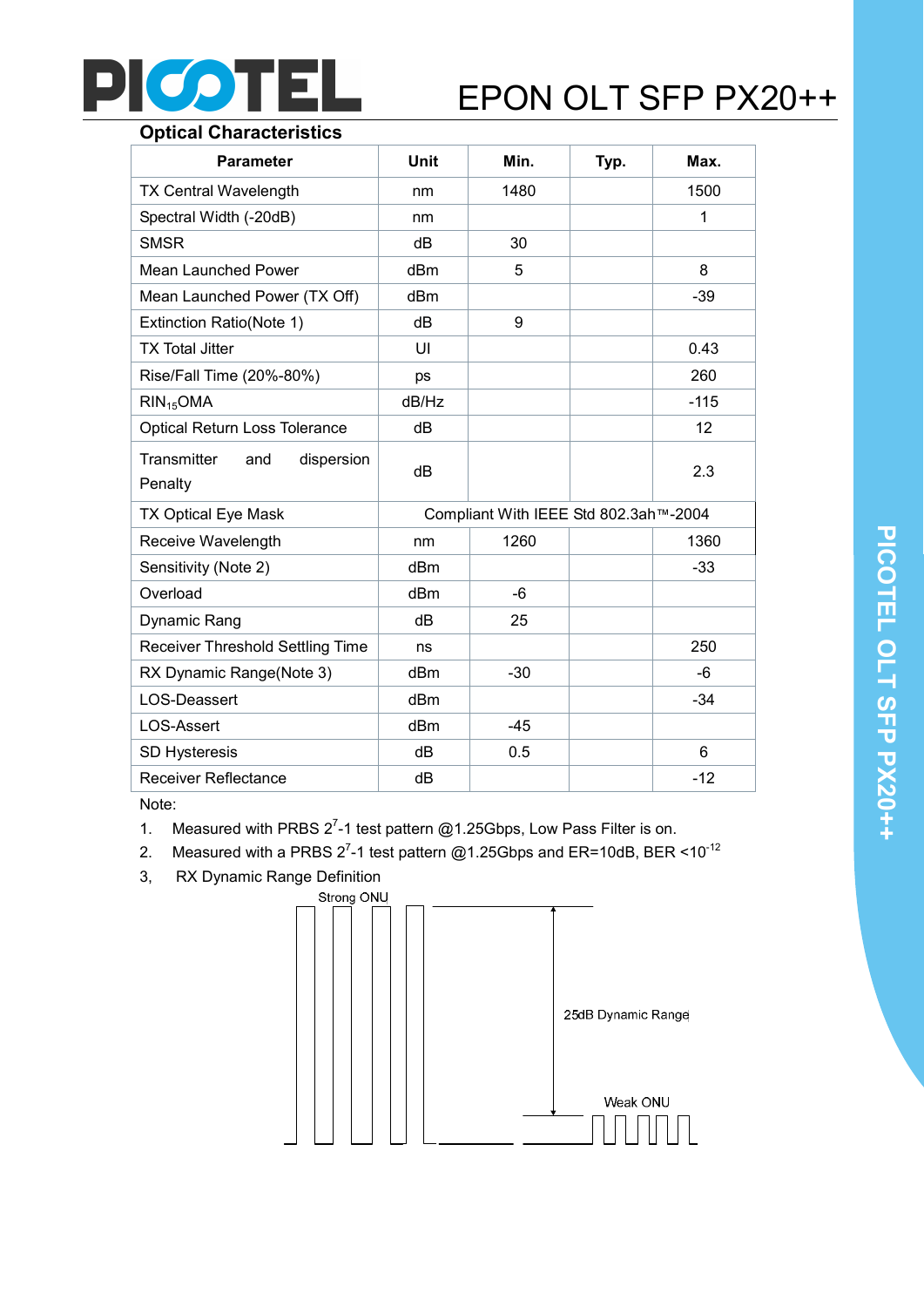

### Electrical Characteristics

| <b>Parameter</b>               | Unit | Min. | <b>Typical</b> | Max.       |
|--------------------------------|------|------|----------------|------------|
| <b>Power Supply Current</b>    | mA   |      |                | 300        |
| Data Input Differential Swing  | mV   | 200  |                | 1600       |
| Data Differential Impedance    | Ω    | 90   | 100            | 110        |
| <b>TTL Input -Low</b>          | v    | 0    |                | 0.8        |
| TTL Input - High               | v    | 2.0  |                | <b>Vcc</b> |
| <b>TTL Output -Low</b>         | v    | 0    |                | 0.4        |
| <b>TTL Output - High</b>       | v    | 2.4  |                | <b>Vcc</b> |
| Data Output Differential Swing | mV   | 400  |                | 1600       |
| Los Assert Time                | ns   |      |                | 500        |
| Los Deassert Time              | ns   |      |                | 500        |

# Pin Definition

| Pin<br>No.     | <b>Name</b> | Level/Logic   | <b>Function</b>                   | <b>Description</b>                                               |  |
|----------------|-------------|---------------|-----------------------------------|------------------------------------------------------------------|--|
| $\mathbf 1$    | <b>GNDT</b> | <b>NA</b>     | Ground                            | <b>Transmitter Ground</b>                                        |  |
| 2              | TX_Fault    | <b>LVTTL</b>  | <b>TX Fault</b>                   | TX Fault Alarm, TX Fault<br>State: High; TX Normal State:<br>Low |  |
| 3              | TX Dis      | <b>LVTTL</b>  | <b>Transmitter Enable/Disable</b> | <b>Active High</b>                                               |  |
| 4              | MOD-DEF2    | <b>LVTTL</b>  | <b>SDA</b>                        | I2C clock                                                        |  |
| 5              | MOD-DEF1    | <b>LVTTL</b>  | <b>SCL</b>                        | I2C data                                                         |  |
| 6              | MOD-DEF0    | MOD-DEF0      |                                   | Module<br>Definition<br>0,<br>Grounding in SFP                   |  |
| $\overline{7}$ | RSSI_Trig   | <b>LVTTL</b>  | <b>RSSI Trigger</b>               | Active High for Sampling                                         |  |
| 8              | LOS         | <b>LVTTL</b>  | <b>Receiver Signal Detection</b>  | Loss of Signal. Asserted<br>when light is off                    |  |
| 9              | <b>GNDR</b> | <b>NA</b>     | Ground                            | <b>Receiver Ground</b>                                           |  |
| 10             | <b>GNDR</b> | <b>NA</b>     | Ground                            | <b>Receiver Ground</b>                                           |  |
| 11             | <b>GNDR</b> | <b>NA</b>     | Ground                            | <b>Receiver Ground</b>                                           |  |
| 12             | RD-         | <b>LVPECL</b> | Rx Data-                          | RX data NOT output, DC<br>coupled output                         |  |
| 13             | $RD+$       | <b>LVPECL</b> | Rx Data+                          | RX data output, DC coupled<br>output                             |  |
| 14             | <b>GNDR</b> | <b>GNDR</b>   | Ground                            | <b>Receiver Ground</b>                                           |  |
| 15             | $V_{cc}R$   | <b>NA</b>     | <b>Receiver Power Supply</b>      | <b>Rx Power</b>                                                  |  |
| 16             | $V_{cc}T$   | <b>NA</b>     | <b>Transmitter Power Supply</b>   | <b>Tx Power</b>                                                  |  |
| 17             | <b>GNDT</b> | <b>GNDT</b>   | Ground                            | <b>Transmitter Ground</b>                                        |  |
| 18             | $TD+$       | <b>LVPECL</b> | Tx Data+                          | TX data input, internally DC                                     |  |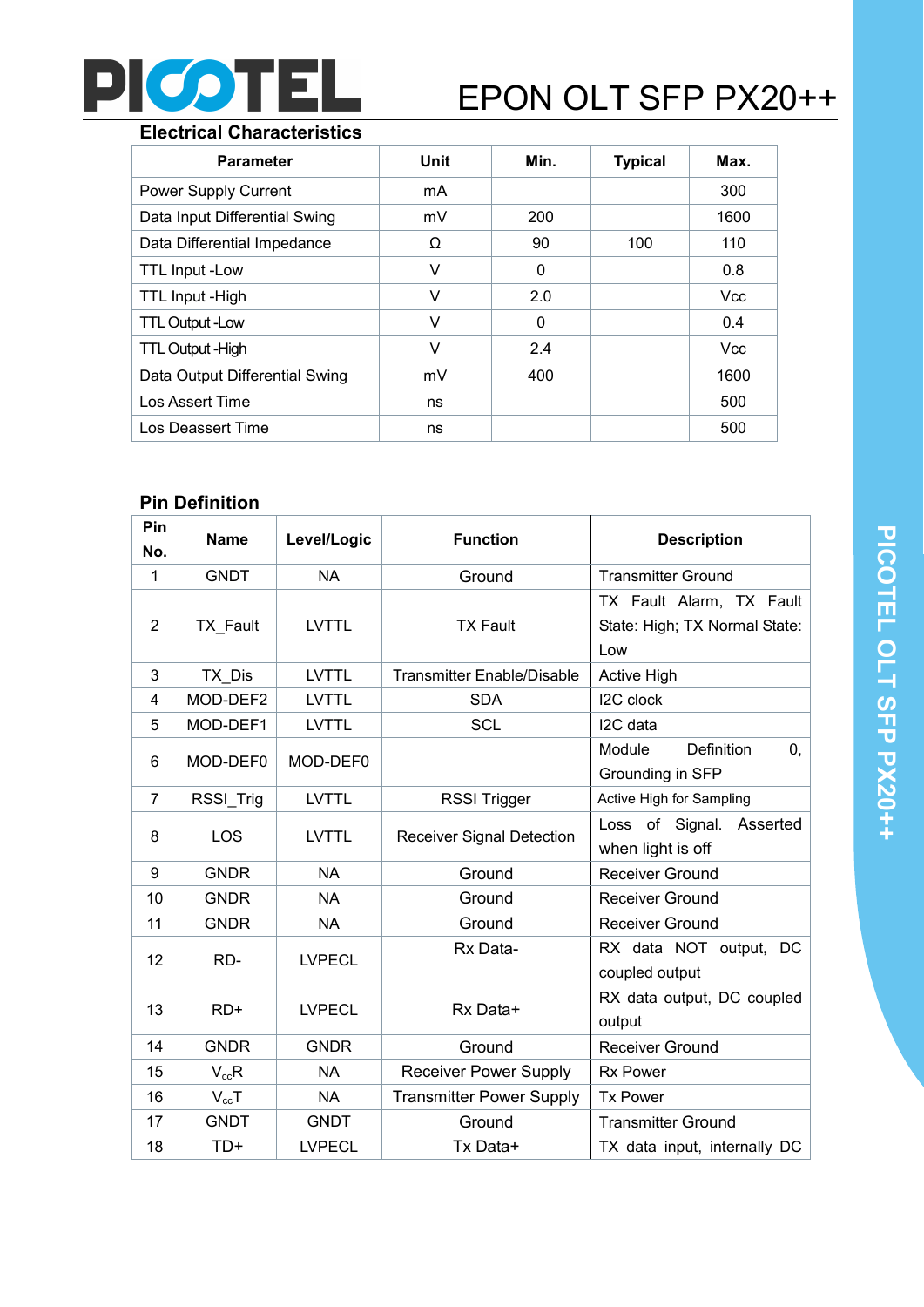

|    |             |               |          | coupled                       | with | 100ohm |
|----|-------------|---------------|----------|-------------------------------|------|--------|
|    |             |               |          | terminated                    |      |        |
|    |             |               |          | TX data NOT input, internally |      |        |
| 19 | TD-         | <b>LVPECL</b> | Tx Data- | DC coupled with 100ohm        |      |        |
|    |             |               |          | terminated                    |      |        |
| 20 | <b>GNDT</b> | NА            | Ground   | <b>Transmitter Ground</b>     |      |        |

# Recommended Interface Circuit

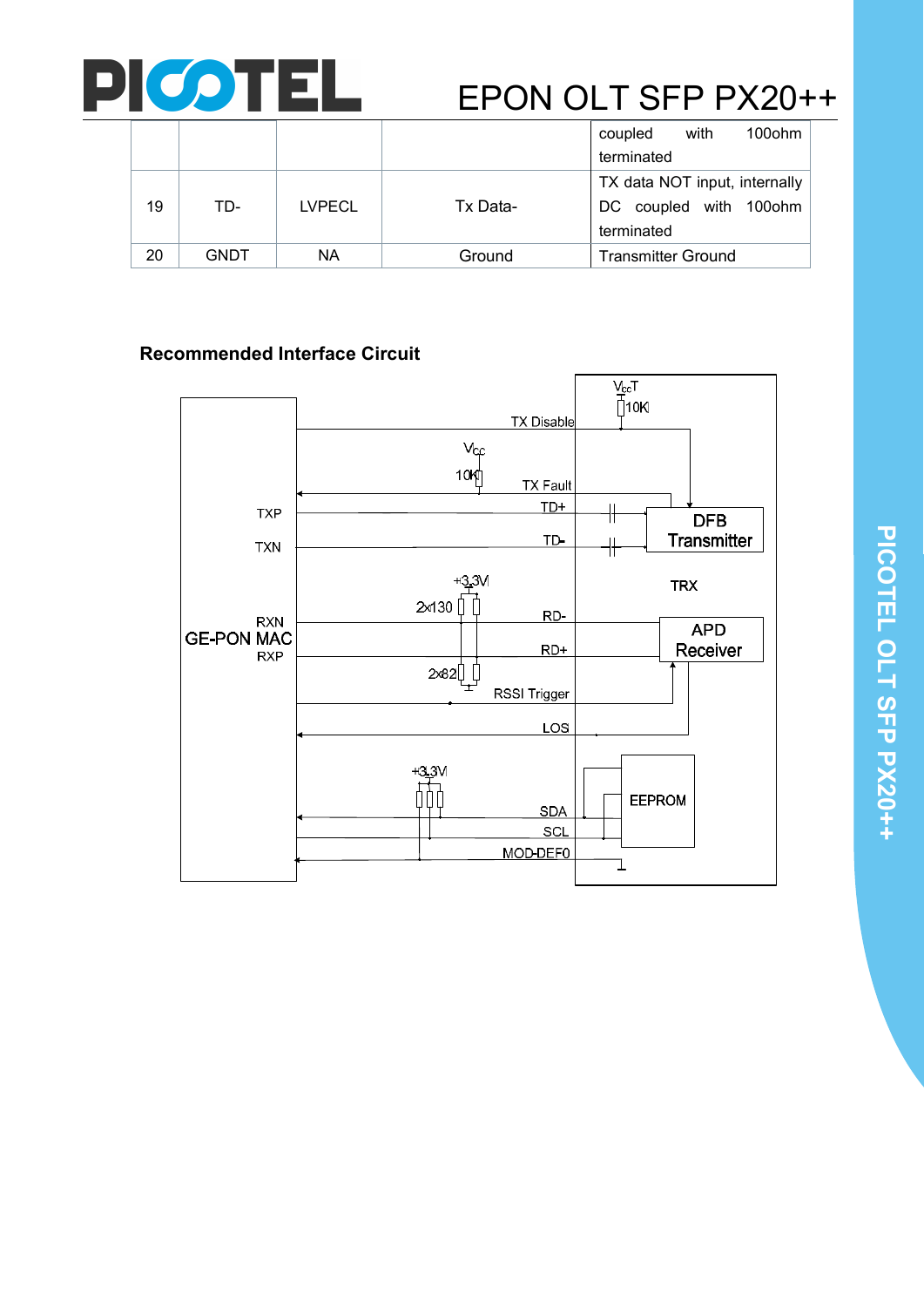

# **PTEL** EPON OLT SFP PX20++

# RSSI Trigger Time Sequence



| ltem               | Symbol | Min | <b>Max</b> | unit |
|--------------------|--------|-----|------------|------|
| Trigger width      | W      |     | .25        | us   |
| $I2C$ Waiting Time | wait   |     | 500        | us   |

# Mechanical Diagram





# EEPROM Information

## EEPROM Serial ID Memory Contents (A0h)

| Addr.             | <b>Name</b>       | <b>Hex</b>              | <b>Description</b>     |
|-------------------|-------------------|-------------------------|------------------------|
| 0                 | <b>Identifier</b> | 03                      | <b>SFP</b> transceiver |
| 1                 | Ext. Identifier   | 04                      |                        |
| $\overline{2}$    | Connector         | 01                      | <b>SC</b>              |
| $3 - 10$          | Transceiver       | 00 00 00 00 00 00 00 00 | BASE-PX                |
| 11                | Encoding          | 01                      | 8B10B                  |
| $12 \overline{ }$ | BR, Nominal       | 0D                      | 1.25Gbps               |
| 13                | Reserved          | 00                      |                        |
| 14                | Length (9um)-km   | 14                      | $20$ (km)              |
| 15                | Length (9um)      | C <sub>8</sub>          | 200(100m)              |
| $16 - 18$         | Length            | 00 00 00                | Not Support            |
| 19                | Reserved          | 00                      |                        |